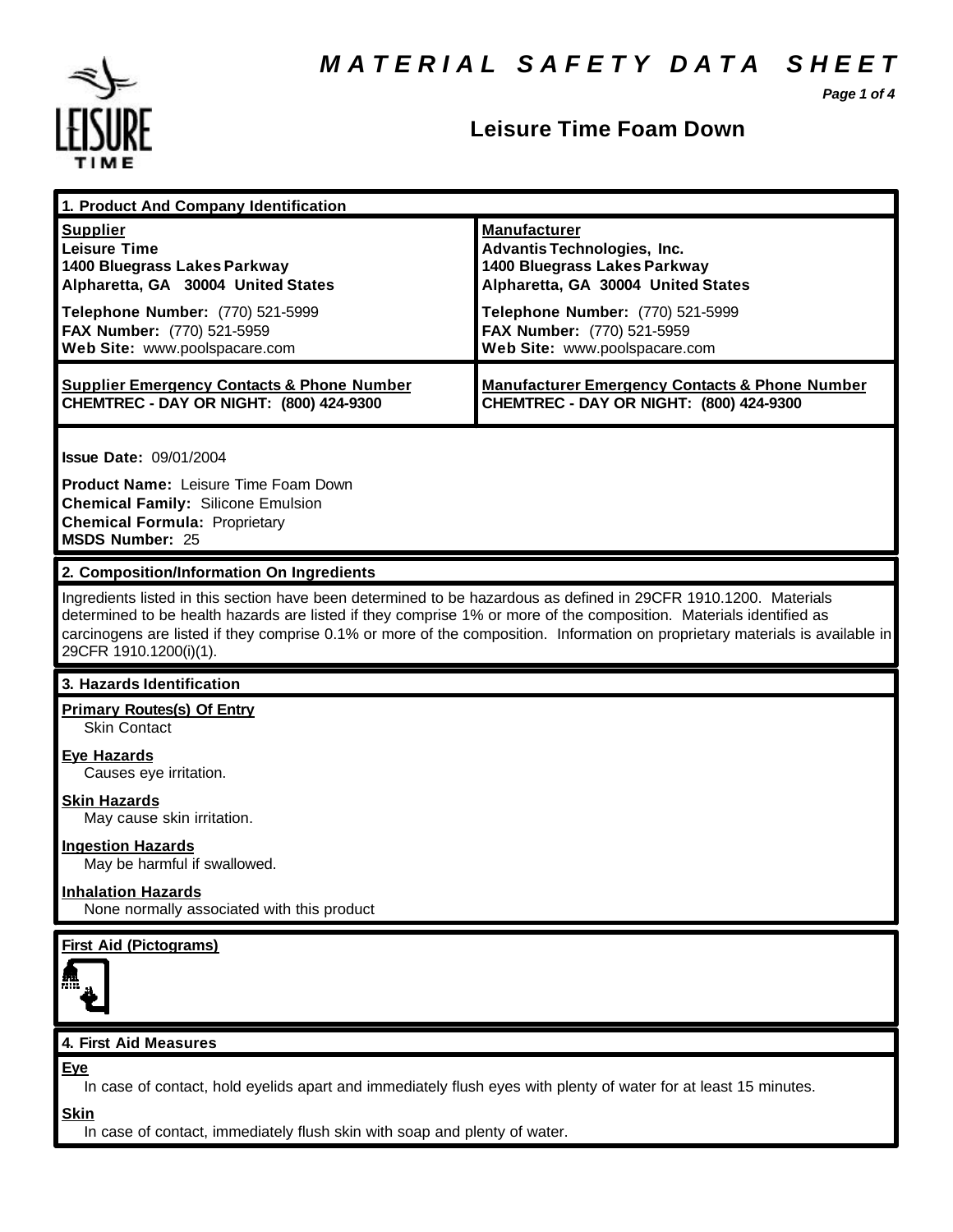# *M A T E R I A L S A F E T Y D A T A S H E E T Page 2 of 4*

### **Leisure Time Foam Down**

#### **4. First Aid Measures - Continued**

#### **Ingestion**

If swallowed, induce vomiting immediately. Call a physician or a poison control center immediately.

#### **Inhalation**

If inhaled, remove to fresh air. If breathing is difficult, give oxygen.

### **Fire Fighting (Pictograms)**

#### **5. Fire Fighting Measures**

**Flash Point:** n/a °F

#### **Fire And Explosion Hazards**

Burning causes oxides of carbon and silicone

#### **Extinguishing Media**

Use the appropriate extinguishing media for the surrounding fire.

#### **Fire Fighting Instructions**

Firefighters should wear self-contained breathing apparatus and full protective gear.

#### **6. Accidental Release Measures**

Contain and/or absorb spill with inert material (e.g. sand, vermiculite). Collect and dispose. Flush spill area with water.

#### **7. Handling And Storage**

#### **Handling And Storage Precautions**

Keep out of reach of children. Store material in a cool and dry place.

#### **Work/Hygienic Practices**

Use safe chemical handling procedures suitable for the hazards presended by this material.

#### **Protective Clothing (Pictograms)**



#### **8. Exposure Controls/Personal Protection**

#### **Engineering Controls**

Local exhaust acceptable. Special exhaust not required

#### **Eye/Face Protection**

Safety glasses with side shields or goggles.

#### **Skin Protection**

Chemical-resistant gloves.

#### **Respiratory Protection**

None normally required.

#### **9. Physical And Chemical Properties**

#### **Appearance**

Creamy white liquid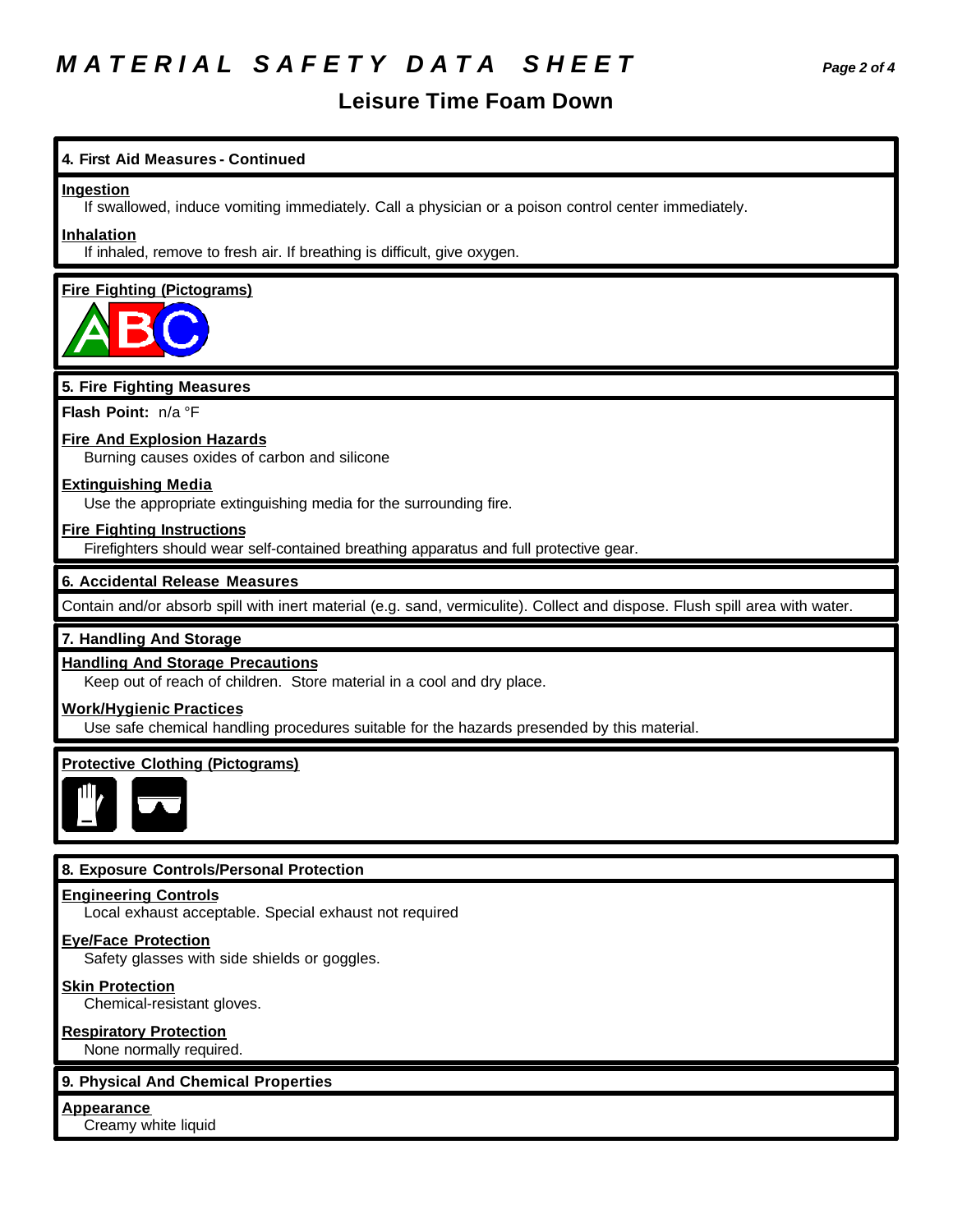## **Leisure Time Foam Down**

| 9. Physical And Chemical Properties - Continued                                                                                                                                                                                                                                                                                                                           |  |
|---------------------------------------------------------------------------------------------------------------------------------------------------------------------------------------------------------------------------------------------------------------------------------------------------------------------------------------------------------------------------|--|
| Odor<br>Mild                                                                                                                                                                                                                                                                                                                                                              |  |
| <b>Chemical Type: Mixture</b><br><b>Physical State: Liquid</b><br>Melting Point: n/a °F<br>Boiling Point: 212 °F<br>Specific Gravity: 1.0<br>Percent Volitales: NOT ESTABLISHED<br>Vapor Pressure: NOT ESTABLISHED<br>Vapor Density: NOT ESTABLISHED<br>pH Factor: 6-7<br>Solubility: SOLUBLE IN WATER<br>Viscosity: NOT ESTABLISHED<br>Evaporation Rate: NOT ESTABLISHED |  |
| 10. Stability And Reactivity                                                                                                                                                                                                                                                                                                                                              |  |
| <b>Stability: Stable</b><br>Hazardous Polymerization: Will not occur                                                                                                                                                                                                                                                                                                      |  |
| <b>Incompatible Materials</b><br><b>Strong Oxidants</b>                                                                                                                                                                                                                                                                                                                   |  |
| <b>Hazardous Decomposition Products</b><br>Burning causes oxides of carbon and silicone                                                                                                                                                                                                                                                                                   |  |
| 11. Toxicological Information                                                                                                                                                                                                                                                                                                                                             |  |
| No Data Available                                                                                                                                                                                                                                                                                                                                                         |  |
| 12. Ecological Information                                                                                                                                                                                                                                                                                                                                                |  |
| No Data Available                                                                                                                                                                                                                                                                                                                                                         |  |
| 13. Disposal Considerations                                                                                                                                                                                                                                                                                                                                               |  |
| Dispose in accordance with applicable federal, state and local government regulations.                                                                                                                                                                                                                                                                                    |  |
| 14. Transport Information                                                                                                                                                                                                                                                                                                                                                 |  |
| <b>Proper Shipping Name</b><br><b>NOT REGULATED</b>                                                                                                                                                                                                                                                                                                                       |  |
| <b>Hazard Class</b><br><b>NOT REGULATED</b>                                                                                                                                                                                                                                                                                                                               |  |
| <b>DOT Identification Number</b><br><b>NONE</b>                                                                                                                                                                                                                                                                                                                           |  |
| 15. Regulatory Information                                                                                                                                                                                                                                                                                                                                                |  |
| No Data Available                                                                                                                                                                                                                                                                                                                                                         |  |